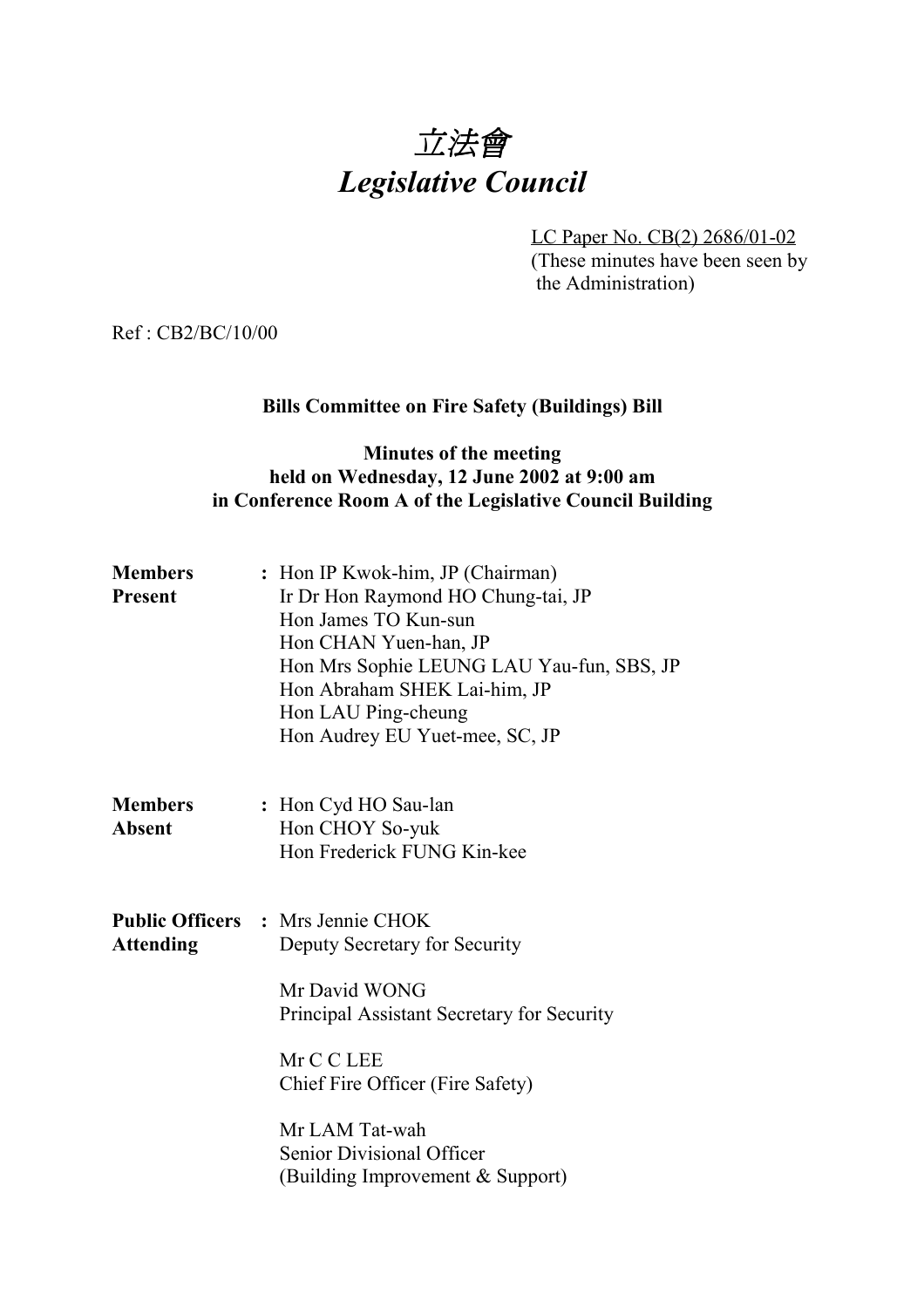|                   | Mr C C TSANG                            |  |
|-------------------|-----------------------------------------|--|
|                   | <b>Assistant Director</b>               |  |
|                   | <b>Existing Buildings 2</b>             |  |
|                   | Mr HO Cham                              |  |
|                   | <b>Chief Building Surveyor</b>          |  |
|                   | Fire Safety                             |  |
|                   |                                         |  |
|                   | Mr Sunny CHAN                           |  |
|                   | <b>Senior Government Counsel</b>        |  |
|                   |                                         |  |
|                   | Ms Stella CHAN                          |  |
|                   | <b>Government Counsel</b>               |  |
|                   | Mr Damian CHAN                          |  |
|                   |                                         |  |
|                   | <b>Assistant Secretary for Security</b> |  |
|                   |                                         |  |
| <b>Clerk</b> in   | : Mrs Sharon TONG                       |  |
| Attendance        | Chief Assistant Secretary (2) 1         |  |
|                   |                                         |  |
| <b>Staff</b> in   | : Miss Anita HO                         |  |
| <b>Attendance</b> | Assistant Legal Adviser 2               |  |
|                   |                                         |  |
|                   | Miss Mary SO                            |  |
|                   | Senior Assistant Secretary (2) 8        |  |
|                   |                                         |  |

## **I. Meeting with the Administration**

ı

The Bills Committee deliberated (Index of proceedings at the **Annex**).

2. At the request of the Bills Committee, the Administration gave an undertaking that it would not bring the Bill into operation without first obtaining the support from a great majority of members of the Panel on Security.

3. Having regard to the Administration's undertaking mentioned in paragraph 2 above, Mr James TO did not insist on subjecting the commencement date of the Bill to resolution of the Legislative Council (LegCo). He, however, stressed that this should not be taken to mean that subjecting the commencement date of the Bill to resolution of LegCo was unsound from a legal point of view or as a matter of principle.

4. The Bills Committee agreed not to propose amendment to subject the commencement date of the Bill to resolution of LegCo.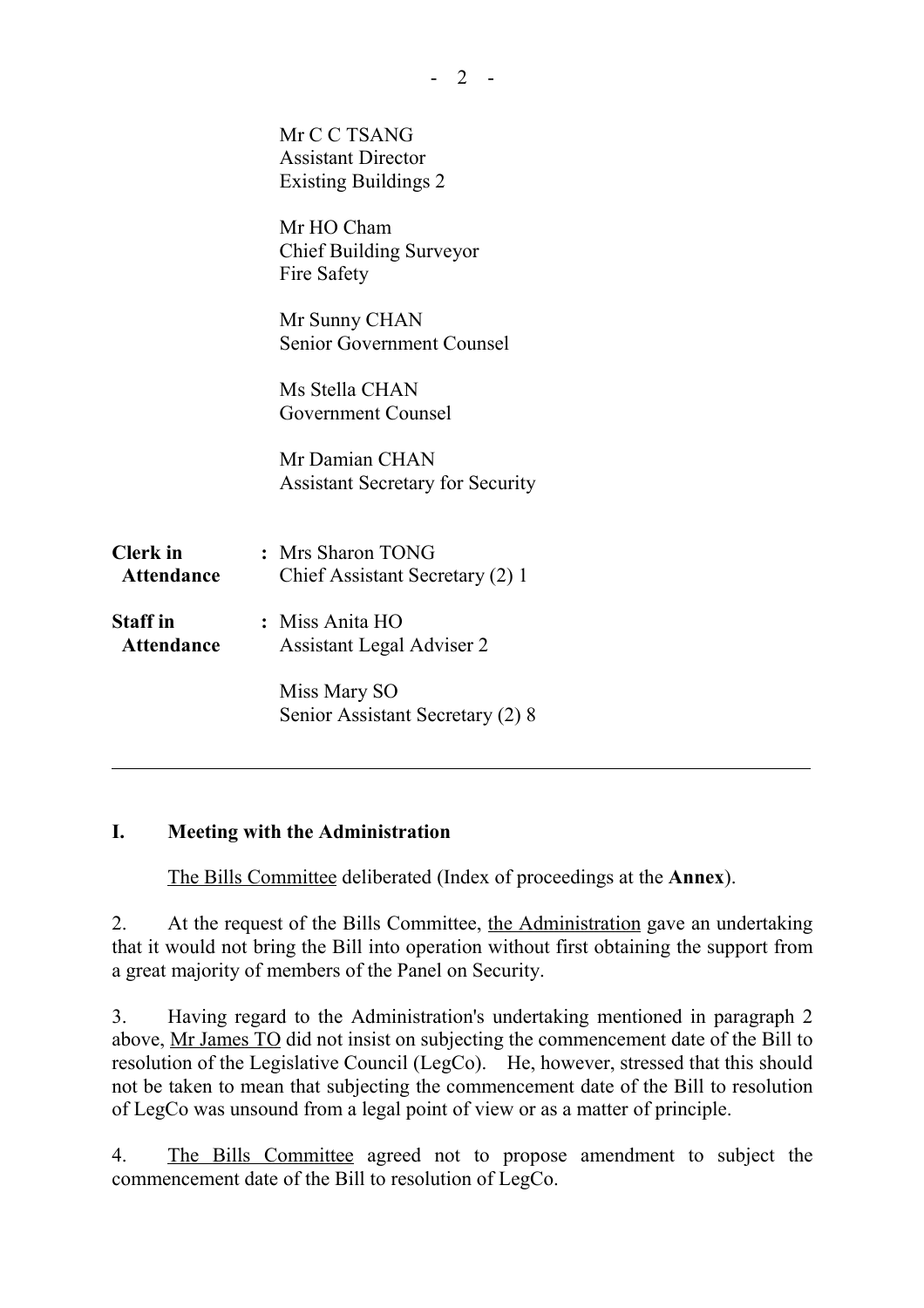5. The Administration agreed to amend the proposed new section 5(11) to clearly reflect the policy intent that only the relevant enforcement authority could refer a case to the advisory committee mentioned in clause 5(10) for advice.

6. Members agreed that a report be made to the House Committee on 21 June 2002 recommending that the Second Reading debate on the Bill be resumed on 3 July 2002, subject to the amendment mentioned in paragraph 5 above was adopted.

7. There being no other business, the meeting ended at 10:05 am.

Council Business Division 2 Legislative Council Secretariat 9 August 2002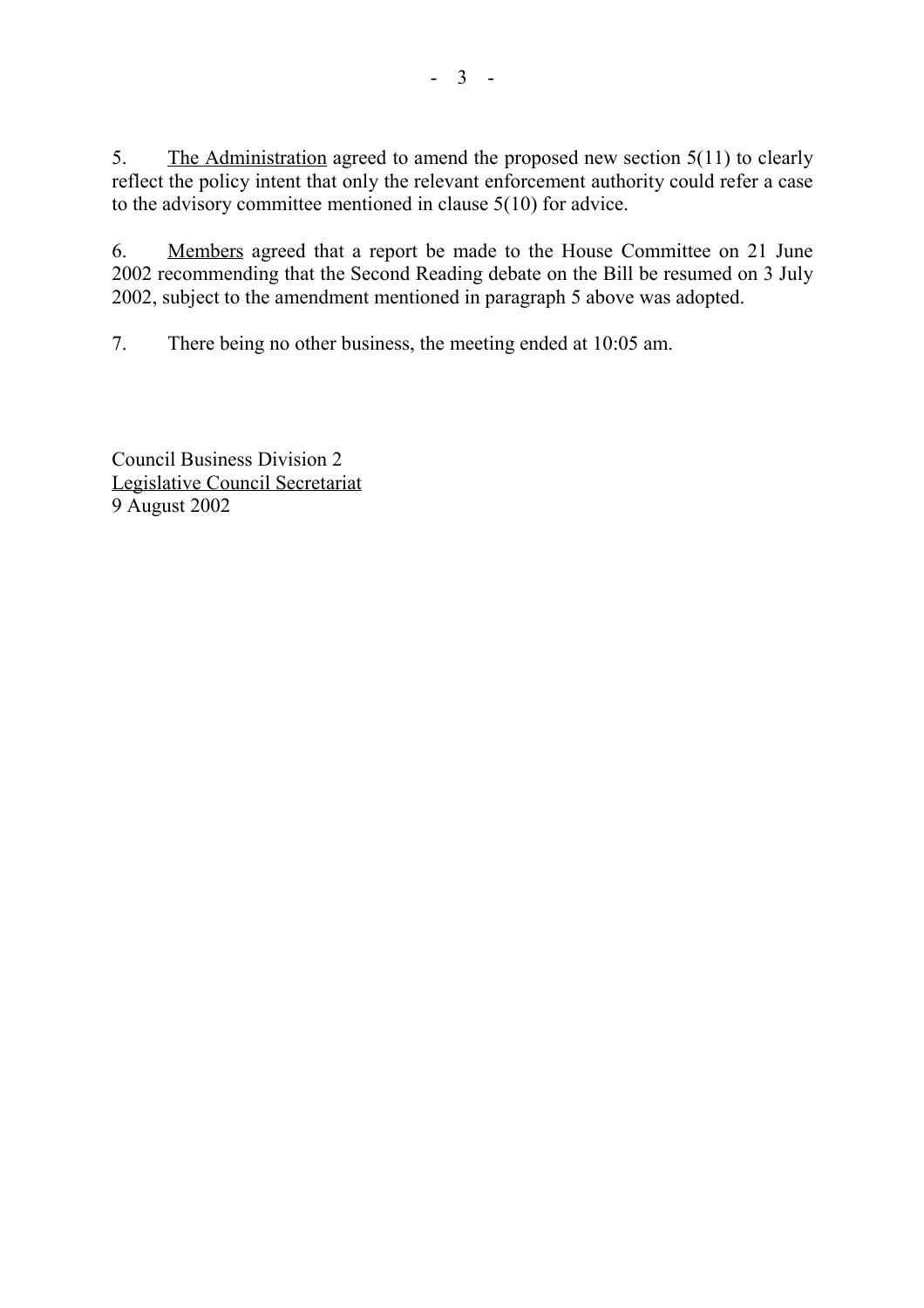## **Bills Committee on Fire Safety (Buildings) Bill Meeting on Wednesday, 12 June 2002 at 9:00 am in Conference Room A of the Legislative Council Building**

| <b>Time</b>       | <b>Speaker</b>     | Subject(s)                                                                                                                                                                                                                                          | <b>Action</b>   |
|-------------------|--------------------|-----------------------------------------------------------------------------------------------------------------------------------------------------------------------------------------------------------------------------------------------------|-----------------|
|                   |                    |                                                                                                                                                                                                                                                     | <b>Required</b> |
| $000000 - 000152$ | Chairman           | Welcoming remarks and way forward                                                                                                                                                                                                                   |                 |
| 000152 - 000635   | Administration     | Briefed members on the Secretary for<br>Security (S for S)'s letter to the Chairman<br>dated 29 May 2002 regarding the<br>commencement arrangement of the Bill (LC<br>Paper No. CB(2) 2111/01-02(01))                                               |                 |
| 000635 - 000853   | Chairman           | Informed members that Mr Frederick FUNG<br>supported the commencement clause as<br>currently drafted, i.e. the commencement<br>notice of the Bill subject to negative vetting<br>by the Legislative Council (LegCo)                                 |                 |
| 000853 - 001030   | Mr James TO        | Commencement date of the Bill subject to<br>resolution of LegCo                                                                                                                                                                                     |                 |
| $001030 - 001144$ | Mr Abraham SHEK    | Ditto                                                                                                                                                                                                                                               |                 |
| 001144 - 001252   | Mr James TO        | Ditto                                                                                                                                                                                                                                               |                 |
| 001252 - 001425   | Ms Audrey EU       | Ditto                                                                                                                                                                                                                                               |                 |
| 001425 - 001717   | Administration     | Ditto                                                                                                                                                                                                                                               |                 |
| 001717 - 001936   | Mr James TO        | Ditto                                                                                                                                                                                                                                               |                 |
| 001936 - 002025   | Administration     | Ditto                                                                                                                                                                                                                                               |                 |
| 002025 - 002303   | <b>ALA</b>         | Ditto                                                                                                                                                                                                                                               |                 |
| 002303 - 002609   | Mrs Sophie LEUNG   | Ditto                                                                                                                                                                                                                                               |                 |
| 002609 - 002625   | Miss CHAN Yuen-han | Ditto                                                                                                                                                                                                                                               |                 |
| 002625 - 002702   | Administration     | Ditto                                                                                                                                                                                                                                               |                 |
| 002702 - 002903   | Miss CHAN Yuen-han | Ditto                                                                                                                                                                                                                                               |                 |
| 002903 - 003048   | Mr James TO        | Ditto                                                                                                                                                                                                                                               |                 |
| 003048 - 003104   | Administration     | The Administration assured members that it<br>would not bring the Bill into operation<br>without first obtaining the support from a<br>great majority of members of the Panel on<br>Security                                                        |                 |
| 003104 - 003155   | Chairman           | Informed members that Miss CHOY So-yuk<br>accepted the commencement arrangement of<br>the Bill given by S for S in her letter to the<br>Chairman, and would not insist on the<br>commencement date of the Bill be subject to<br>resolution of LegCo |                 |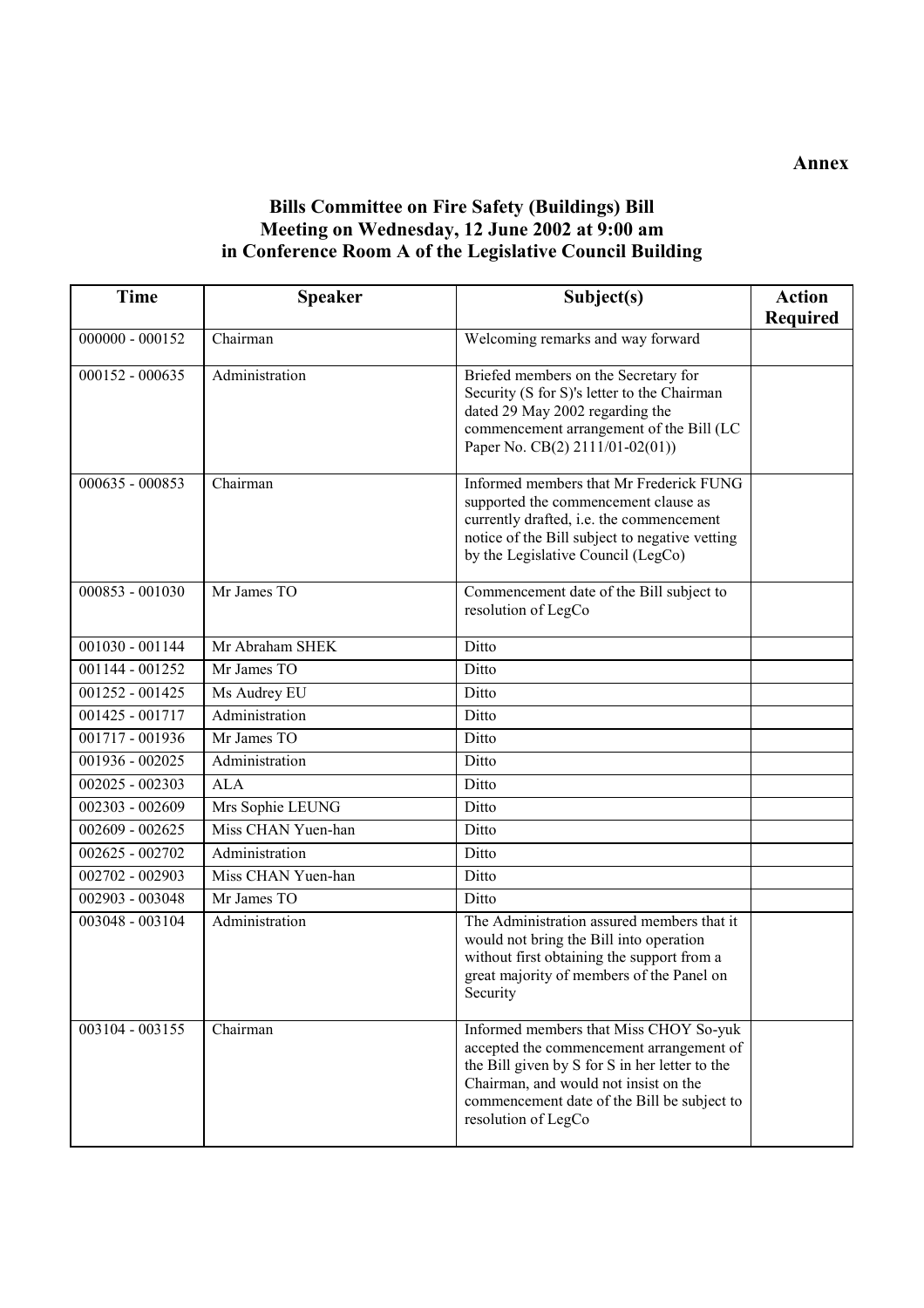| <b>Time</b>       | Speaker                      | Subject(s)                                                                                                                                                                                                                                                                                                                                                                                                                                                                                                             | <b>Action</b><br>Required |
|-------------------|------------------------------|------------------------------------------------------------------------------------------------------------------------------------------------------------------------------------------------------------------------------------------------------------------------------------------------------------------------------------------------------------------------------------------------------------------------------------------------------------------------------------------------------------------------|---------------------------|
| 003155 - 003210   | Ir Dr Raymond HO             | Accepted the commencement arrangement<br>of the Bill given by S for S in her letter to<br>the Chairman                                                                                                                                                                                                                                                                                                                                                                                                                 |                           |
| 003210 - 003239   | Chairman                     | Agreed that there would be no need for the<br>Chairman to move an amendment, on behalf<br>of the Bills Committee, to subject the<br>commencement date of the Bill to resolution<br>of LegCo                                                                                                                                                                                                                                                                                                                            |                           |
| 003239 - 003303   | Mr James TO                  | Would not insist on subjecting the<br>commencement date of the Bill to resolution<br>of LegCo, in view of the assurance given by<br>the Administration that it would not bring<br>the Bill into operation without first obtaining<br>the support from the great majority of<br>members of the Panel on Security. This,<br>however, should not be taken to mean that<br>subjecting the commencement date of the<br>Bill to resolution of LegCo was unsound<br>from a legal point of view or as a matter of<br>principle |                           |
| 003303 - 003325   | Chairman                     | The Law Society of Hong Kong's view on<br>clause 14 of the Bill (LC Paper No. CB(2)<br>$2233/01 - 02(01)$                                                                                                                                                                                                                                                                                                                                                                                                              |                           |
| 003325 - 003819   | Administration               | Ditto                                                                                                                                                                                                                                                                                                                                                                                                                                                                                                                  |                           |
| 003819 - 003919   | Chairman                     | <b>Updated draft Committee Stage amendments</b><br>proposed by the Administration (LC Paper<br>No. CB(2) $2233/01-02(02)$<br>Amendments to clause $5(1)$ , $(2)$ , $(4)$ and $(9)$                                                                                                                                                                                                                                                                                                                                     |                           |
| 003919 - 003942   | Administration               | Ditto                                                                                                                                                                                                                                                                                                                                                                                                                                                                                                                  |                           |
| 003942 - 003952   | Chairman                     | Amendments to clause 10                                                                                                                                                                                                                                                                                                                                                                                                                                                                                                |                           |
| 003952 - 004209   | Ms Audrey EU                 | Ditto                                                                                                                                                                                                                                                                                                                                                                                                                                                                                                                  |                           |
| 004209 - 004342   | Administration               | Ditto                                                                                                                                                                                                                                                                                                                                                                                                                                                                                                                  |                           |
| 004342 - 004503   | Ms Audrey EU                 | Ditto                                                                                                                                                                                                                                                                                                                                                                                                                                                                                                                  |                           |
| $004503 - 004601$ | Chairman                     | Ditto                                                                                                                                                                                                                                                                                                                                                                                                                                                                                                                  |                           |
| $004601 - 004713$ | Ms Audrey EU                 | Ditto                                                                                                                                                                                                                                                                                                                                                                                                                                                                                                                  |                           |
| 004713 - 004801   | $\overline{\text{Chairman}}$ | Ditto                                                                                                                                                                                                                                                                                                                                                                                                                                                                                                                  |                           |
| 004801 - 004829   | Administration               | Ditto                                                                                                                                                                                                                                                                                                                                                                                                                                                                                                                  |                           |
| 004829 - 004846   | Chairman                     | Ditto                                                                                                                                                                                                                                                                                                                                                                                                                                                                                                                  |                           |
| 004846 - 004858   | <b>ALA</b>                   | Ditto                                                                                                                                                                                                                                                                                                                                                                                                                                                                                                                  |                           |
| 004858 - 004932   | Administration               | Ditto                                                                                                                                                                                                                                                                                                                                                                                                                                                                                                                  |                           |
| 004932 - 005116   | Ms Audrey EU                 | Ditto                                                                                                                                                                                                                                                                                                                                                                                                                                                                                                                  |                           |
| $005116 - 005138$ | Chairman                     | Ditto                                                                                                                                                                                                                                                                                                                                                                                                                                                                                                                  |                           |
| 005138 - 005254   | Ms Audrey EU                 | Ditto                                                                                                                                                                                                                                                                                                                                                                                                                                                                                                                  |                           |